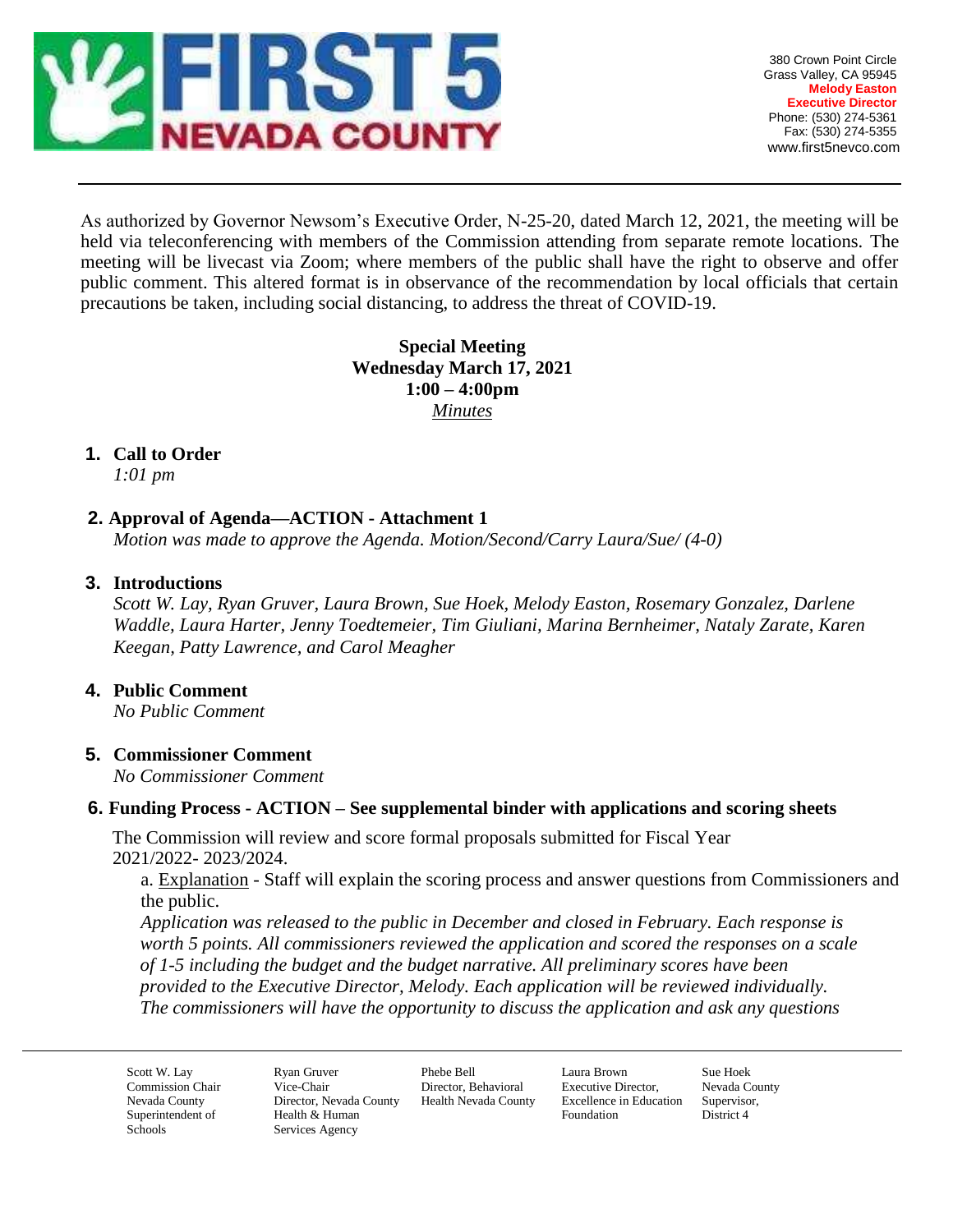First 5 Nevada County Minutes



*to anyone that is representing the application response and give them an opportunity to answer. After the discussion commissioners will have the opportunity to change their scores if need be and submitted to Melody through private message in the chat. Commissioners can choose to fund all or partially or not at all, based on the funding available.* 

### b. Proposal review and scoring

The Chairperson will call proposals one at a time. Commissioners may discuss the ideas contained in the proposals, propose contingencies, and/or ask questions of the proponents. Commissioners will then reference their preliminary scores (submitted to Staff prior to the meeting and displayed during the meeting) and discuss any potential changes to their scores.

*Commissioners had a discussion on the proposals. Quick summary on each proposal.*

- **Sierra Nevada Memorial Hospital Foundation-Read Me a Story - \$5,000.00** *Read Me a Story (RMAS) provides books and educational cards to encourage parents of children 6mos to 8 years to read with their children. At each well-child appointment pediatricians and nurse practitioners speak with parents about early literacy and their child's development and provide an age-appropriate book in English or Spanish.*
- **Tahoe Truckee Unified School District-Early Learning School Readiness - \$42,000.00** *These funds would mainly support the Coordinator staff position, which provides crucial coordination and administration support of on-site activities related to early learning. The Coordinator position holds the big picture vision for young children by providing support, collaboration, and implementation for a variety of community activities designed to benefit School Readiness outcomes for children and families in the Truckee community.*

### **Nevada Sierra Connecting Point Public Authority-Ready to Grow - \$23,695.00**

*Connecting Point will continue the existing Ready to Grow program starting with asking each caller if there is a child 5 or under in the household and providing referrals for the family. The Community Data Exchange is in development and organizations are being recruited to participate. By the end of the three years, the Community Data Exchange should be a first choice for families and organizations alike to identify resources and make and track referrals and share case management information.*

- **Sierra Community House-Family Support & Community Engagement - \$55,000.00** *Sierra Community House (SCH) will offer culturally- and linguistically-appropriate services rooted in the family resource center model to Eastern Nevada County families with children 0 – 5 years old. SCH Family Support Advocates and Promotoras will promote parental resilience by providing concrete support in times of need, including resource referrals, system navigation assistance, case management and peer support*
- **Nevada County Superintendent of Schools-PARTNERS FRC's - \$164,000.00**

*The FRCs provide strength-based, trauma-informed services for any family seeking information or support in Western Nevada County. The Centers are located at school sites in Grass Valley*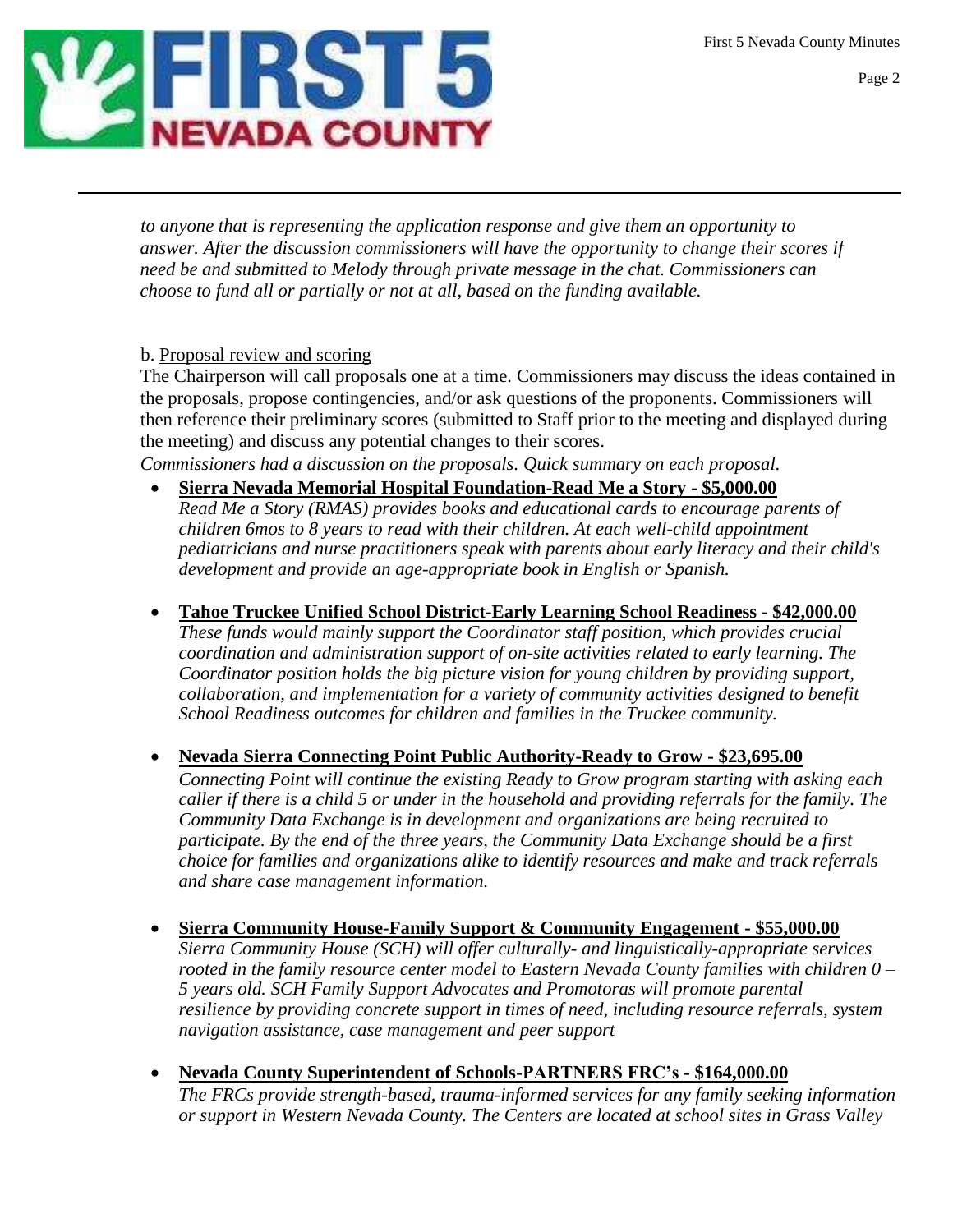First 5 Nevada County Minutes



*(GV), Penn Valley (PV), and the San Juan Ridge (SJR). FRC staff help parents navigate and connect to community resources and provide playgroups for families with children under 5 to improve social connections and knowledge of child development and parenting. Each year, three 8-week series of Nurturing Parenting classes are offered. To alleviate stress and create a welcoming hub for parents seeking help, each FRC offers clothes, diapers, and computer access; additionally, the SJR offers Food Pantry items. The FRCs are a one-stop resource for families and an important referral for teachers and community members who identify families in crisis.*

## **Sierra Nevada Children's Meseum-Kids Reach - \$31,000.00**

*Through outreach and partnerships, KidZone Museum will help support socioeconomically disadvantaged children ages 5 and under and their families in early literacy and early childhood development through virtual socialization opportunities, live streaming events such as puppet shows and story time, and monthly newsletters*

 **Child Advocates of Nevada County-Healthy Babies Home Visiting Program - \$150,000.00** *Healthy Babies is an intensive, long-term home visiting program accredited by Prevent Child* 

*Abuse/Healthy Families America, an evidence-based national home visiting model. Home Visitors establish long-term, strength-based relationships with at-risk new parents to reduce child abuse and ensure vulnerable families have the tools, knowledge and resources needed to raise healthy children in loving homes. The program tracks babies' immunizations, screens for developmental progress, assesses maternal depression, domestic violence, and home safety.*

# **Nevada County Diaper Project**

*NC Diaper Project strives to provide diapers to families who may not be able to afford them on their own. They create partnerships with local organizations to ensure they always have a consistent supply for diapers. Current partners include food banks, FRCs, medical facilities, substance abuse facilities etc.*

c. Tabulation

After all proposals are reviewed, staff will tabulate the Commissioners' scores and display the ranked proposals.

*The commissioner's tabulation came out as follows:*

| 215 points | <b>Family Support &amp; Community Engagement</b> |
|------------|--------------------------------------------------|
| 213 points | <b>Healthy Babies Home Visiting Program</b>      |
| 208 points | <b>PARTNERS Family Resource Centers</b>          |
| 200 points | Early Learning-School Readiness                  |
| 190 points | Kids Reach                                       |
| 183 points | <b>Ready to Grow</b>                             |
| 179 points | Read Me a Story Program                          |
| 157 points | Nevada County Diaper Project                     |
|            |                                                  |